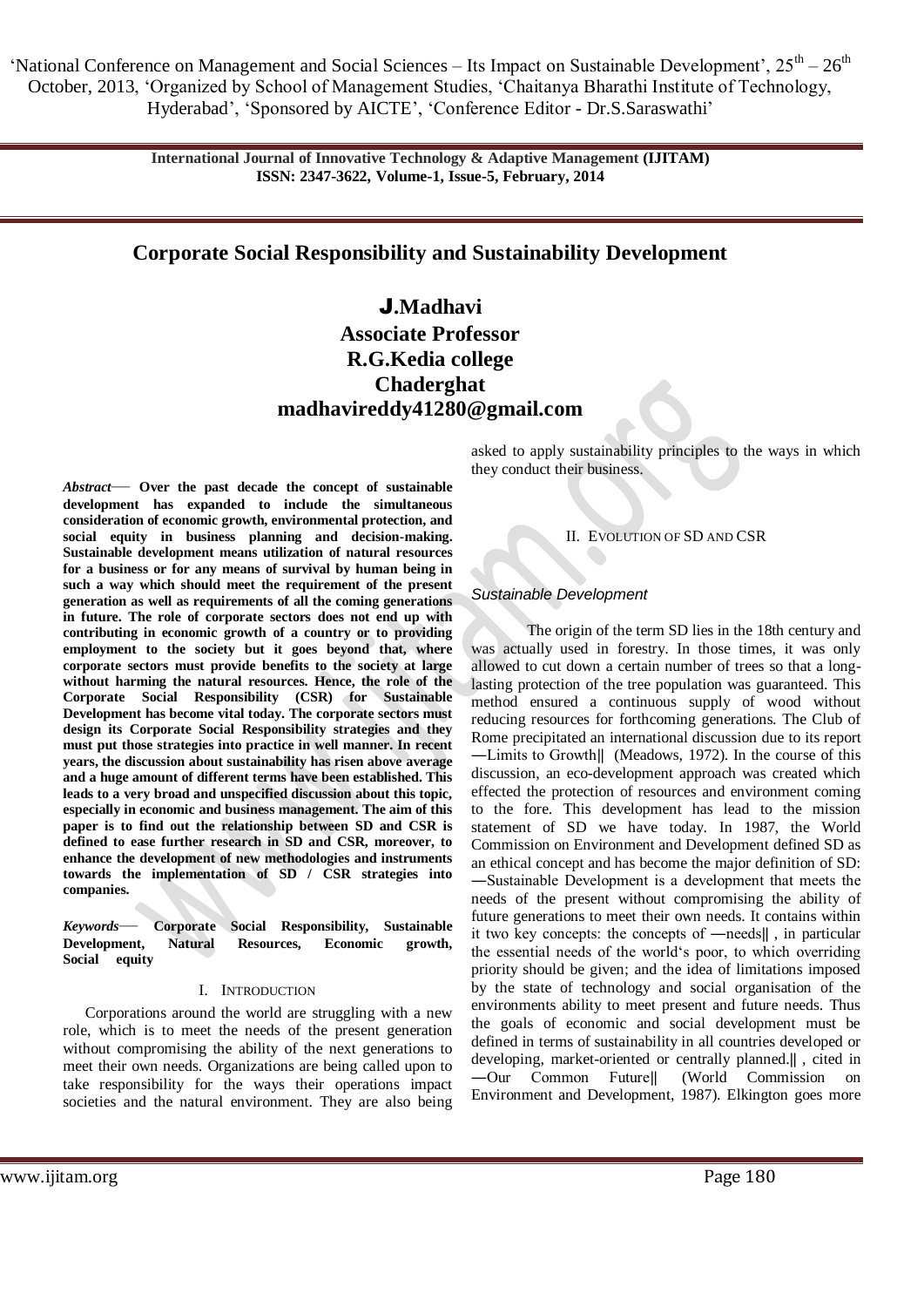> **International Journal of Innovative Technology & Adaptive Management (IJITAM) ISSN: 2347-3622, Volume-1, Issue-5, February, 2014**

into detail when arguing that companies should not only focus on enhancing its value through maximising profit and outcome but concentrate on environmental and social issues equally (Elkington, 1998). Therefore SD is defined as a model of triple-bottom-line.

# *Corporate Social Responsibility*

Whereas the term SD has mainly started to be used in the 1980‗s, the framework of CSR has already been established in the 1950's and 60's. Bowen defined CSR in 1953 - as one of the first - as ―… an obligation to pursue policies to make decisions and to follow lines of action which are compatible with the objectives and values of society‖ (Douglas et al., 2004). In the beginning, however, the term Social Responsibility was rather used than CSR. Social Responsibility assumes that economic and legal duties of the companies should be extended by certain responsibilities to society (McGuire, 1963). Carroll argues that Social Responsibility exists of four components such as economic, legal, ethical and discretionary expectations that society has of a company and that companies have to decide which layer they focus on (Carroll, 1979).

CSR is an integral part of sustainable development. Exactly where it fits in is vigorously debated, mainly because the concept of sustainable development also economic, legal, ethical and discretionary expectations that society has of a company and that companies have to decide which layer they focus on (Carroll, 1979).

On the other hand, Friedman – as most known defender of the neoclassical view of economics – defines Social Responsibility completely differently: ―There is one and only one social responsibility of business - to use its resources and engage in activities to increase its profits so long as it stays within the rules of the game, which is to say, engages in open and free competition, without deception or fraud‖ (Friedman, 1962). Until today this neoclassical view has been the primary paradigm of business. Concepts of SD and CSR criticize this point of view. Of course, the economic perspective is important but a company also has a burden of environmental and social responsibilities to handle. As Wood puts it, ―the basic idea of corporate social responsibility is that business and society are interwoven rather than distinct entities; therefore, society has certain expectations for appropriate business behaviour and outcomes.

The basic idea to incorporate the sustainability aspect into business management should be grounded in the ethical belief

of give and take to maintain a successful company in the longterm. As the company is embedded in a complex system of interdependences in- and outside the firm, this maintaining character should be fulfilled due to the company's commitment in protecting the environment or reducing its ecological footprint and due to the general acceptance of its corporate behaviour by society in- and outside of the firm.

It is recommended that CSR is to be used as social strand of the SD-concept which is mainly built on a sound stakeholder approach. CSR focus especially on the corporate engagement realizing its responsibilities as a member of society and meeting the expectations of all stakeholders.

# III. OBJECTIVES OF STUDY

- To overview of Corporate Social Responsibility and Sustainability Development .
- To know the government rules and regulation on present topic.
- To study the current corporate social responsibility implementation in selected companies.

#### IV.CORPORATE SOCIAL RESPONSIBILITY (CSR)

Corporate Social Responsibility (CSR) refers to operating a business in a manner that accounts for the social and environmental impact created by the business. CSR means a commitment to developing policies that integrate responsible practices into daily business operations, and to reporting on progress made toward implementing these practices.

CSR means organizations should make some policies and that should be integrated into daily business functions which will help to increase overall positive impact on the society. The CSR may have different meaning to different people. An employee may be happy to work with an organization which provides fair wages, equal opportunity for career growth and giving acceptable working conditions. The shareholders may feel better when the capital is being utilized in proper way and he is getting dividend or profit time to time. Suppliers may be satisfied to get payment on time. The customers may be happy to get the delivery on time and good quality of the products or services. Local communities and authorities may measure the protection provided by the organizations to save the environment from pollution. Non-governmental organization may mean CSR by conservation of energy, issues related to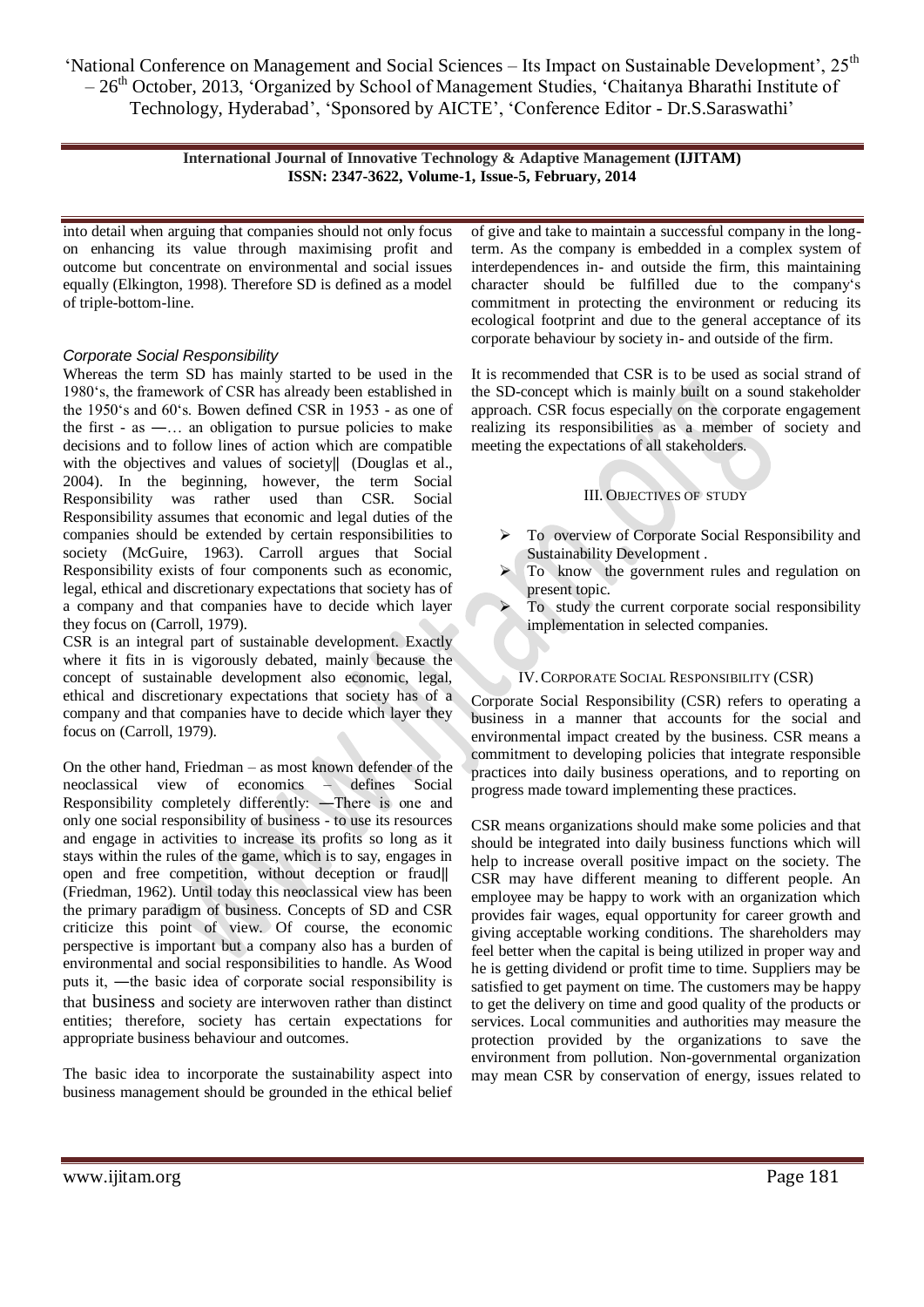#### **International Journal of Innovative Technology & Adaptive Management (IJITAM) ISSN: 2347-3622, Volume-1, Issue-5, February, 2014**

global warming, human rights, etc. The CSR may include the following points:

- $\triangleright$  Sound corporate governance
- $\triangleright$  Providing equal job opportunities
- Workers Participation in Management
- $\triangleright$  Use of natural resources in very productive and efficient manner
- $\triangleright$  Being responsible for conditions under which goods are produced
- $\triangleright$  Being responsible for production of products which may be recycled naturally
- Avoiding mal practices such as bribery and corruptions
- Considering consumer protection

Organizations have started forming departments which are solely responsible for addressing the issues related to CSR. Organization may focus either on one activity related to CSR or on all. It totally depends on organization to organization.

# **Organization also gets benefit of CSR in the following form:**

- $\triangleright$  To achieve long term objectives
- $\triangleright$  Brand building
- $\triangleright$  Minimize ecological damage
- $\triangleright$  Increase in sales and customer loyalty

# **Common CSR policies include**:

- Adoption of internal controls reform ;
- $\triangleright$  Commitment to diversity in hiring employees and barring discrimination;
- $\triangleright$  Management teams that view employees as assets rather than costs;
- > High performance workplaces that integrate the views of line employees into decision-making processes;
- > Adoption of operating policies that exceed compliance with social and environmental laws;
- $\triangleright$  Advanced resource productivity, focused on the use of natural resources in a more productive, efficient

and profitable fashion (such as recycled content and product recycling); and

Taking responsibility for conditions under which goods are produced directly or by contract employees domestically or abroad.

#### *Sustainability*

Refers to an organization's activities, typically considered voluntary, that demonstrate the inclusion of social and environmental concerns in business operations and in interactions with stakeholders.

To understand and enhance current efforts, the most socially responsible organizations continue to revise their short and long-term agendas, to stay ahead of rapidly changing challenges. The quality of relationships that a company has with its employees and other key stakeholders—such as customers, investors, suppliers, public and governmental officials, activists, and communities—is crucial to its success, as is its ability to respond to competitive conditions and corporate social responsibility (CSR).

These major transformations require national and global companies to approach their business in terms of sustainable development, and both individual and organizational leadership plays a major role in this change.

Corporate responsibility or sustainability is therefore a prominent feature of the business and society literature, addressing topics of business ethics, corporate social performance, global corporate citizenship, and stakeholder management.

#### *Sustainability and CSR*

Emphasis on social environmental and economic sustainability has become a focus of many CSR efforts. Sustainability was originally viewed in terms of preserving the earth's resources. In 1987, the World Commission on Environment and Development published a landmark action plan for environmental sustainability. The commission, named after former Norwegian Prime Minister Gro Harlen Brundlandt, defined sustainability as "meeting the needs of the present without compromising the ability of future generations to meet their needs." Companies are now challenged by stakeholders including customers, employees, investors and activists to develop a blueprint for how they will sustain economic prosperity while taking care of their employees and the environment.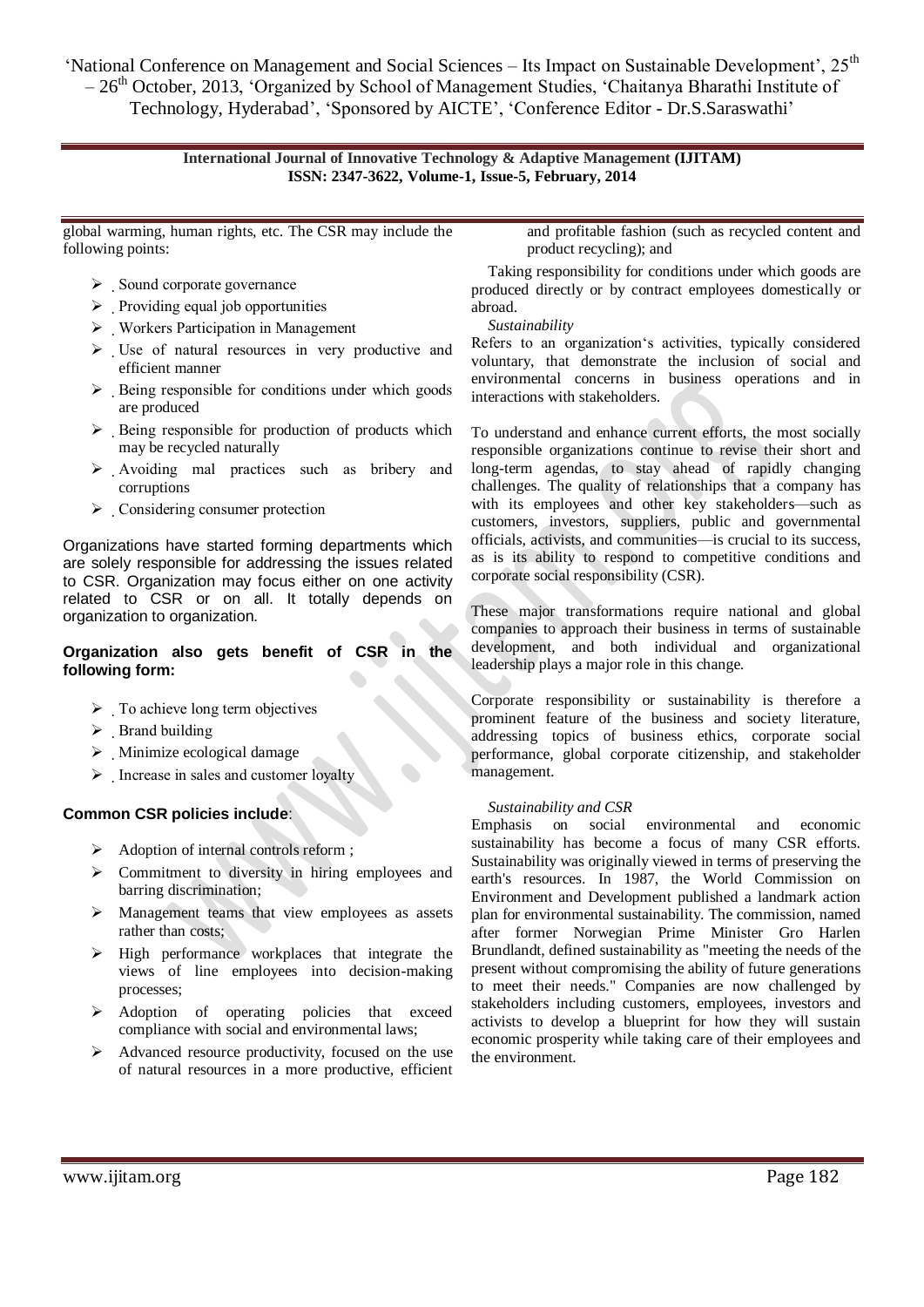> **International Journal of Innovative Technology & Adaptive Management (IJITAM) ISSN: 2347-3622, Volume-1, Issue-5, February, 2014**

At the same time, mainstream investors are being challenged to ensure that they review CSR issues when analyzing companies. The United Nations Environment Program Financial Initiative asked one of the world's largest law firms to research whether institutional investors such as pension funds and insurance companies are legally permitted to integrate environmental, social and governance issues into their investment decision-making and ownership practices. The resulting report, released in October 2005, concluded that investors were not only permitted to but also sometimes required to take such factors into account.

Corporate Social Responsibility (CSR) is closely related with Sustainable Development. We, human beings have lots of wants and these wants should not be fulfilled at the cost of the needs of the future generations. The organizations should not only talk about the profits or dividends but it should also talk about the long-term social and environmental requirements. Though, each one of us is responsible for saving this planet for our survival and for the survival of our successors. But here we are going to discuss the activities taken into the consideration by the business tycoon to save environment. Corporate Social Responsibility (CSR) makes the business people accountable for the impact they have made on environment and society as whole.

Corporate Social Responsibility (CSR) strategy, based on sound ethics and core values, offers clear business benefits. Sustainable development rests on three fundamental pillars: economic growth, ecological balance, and social progress. Business is not divorced from the rest of society. It is but one constituent part of society. The two are interdependent and it must be ensured, through mutual understanding and responsible behavior, that business's role in building a better future is recognized and encouraged by society.

As an engine for social progress, CSR helps companies live up to their responsibilities as global citizens and local neighbors in a fast-changing world. And acting in a socially responsible manner is more than just an ethical duty for a company, but is something that actually has a bottom line payoff.

CSR, in broad summary, is the ethical behavior of a company towards society. In particular, this means management acting responsibly in its relationships with other stakeholders who have a legitimate interest in the business – not just the shareholders.

*The Companies Act, 2013*

In India, the concept of CSR is governed by clause 135 of the Companies Act, 2013, which was passed by both Houses of the Parliament, and had received the assent of the President of India on 29 August 2013. The CSR provisions within the Act is applicable to companies with an annual turnover of 1,000 crore INR and more, or a net worth of 500 crore INR and more, or a net profit of five crore INR and more. The new rules, which will be applicable from the fiscal year 2014-15 onwards, also require companies to set-up a CSR committee consisting of their board members, including at least one independent director.

The Act encourages companies to spend at least 2% of their average net profit in the previous three years on CSR activities. The ministry's draft rules, that have been put up for public comment, define net profit as the profit before tax as per the books of accounts, excluding profits arising from branches outside India.

# **CONCLUSION**

According to the emergent literature, there is a growing awareness that business needs to manage its relationship with the wider society. Corporate leaders are responsible for their corporations‗ impact on society and the natural environment beyond legal compliance and the liability of individuals. More experienced leaders can gain new perspectives on how to grow in their approach to sustainability and how to develop innovative business models. CSR is becoming a leading principle of top management and of entrepreneurs.

CEOs have long been accountable to a varied group of stakeholders – employees and communities, as well as investors. The nature of these relationships is now changing in ways that significantly affect corporate performance. In part due to the emergence of the Internet and continuing globalization, companies are becoming accountable for labor issues and working conditions in their partners' operations as well as their own.

Organizations can reexamine their behaviors and begin their journey toward a sustainable approach that is integrated into their business strategy. And thus for CSR and sustainable development, companies must:

1. Align and incorporate CSR with business strategy and integrate it across all operational functions. Thus, making it easy to invest (not spend) the funds necessary to achieve its objectives.

2. Implement an open information strategy for more transparent information-sharing with multiple stakeholders.

3. Leverage transparency to increase the level of engagement of key constituents and customers.